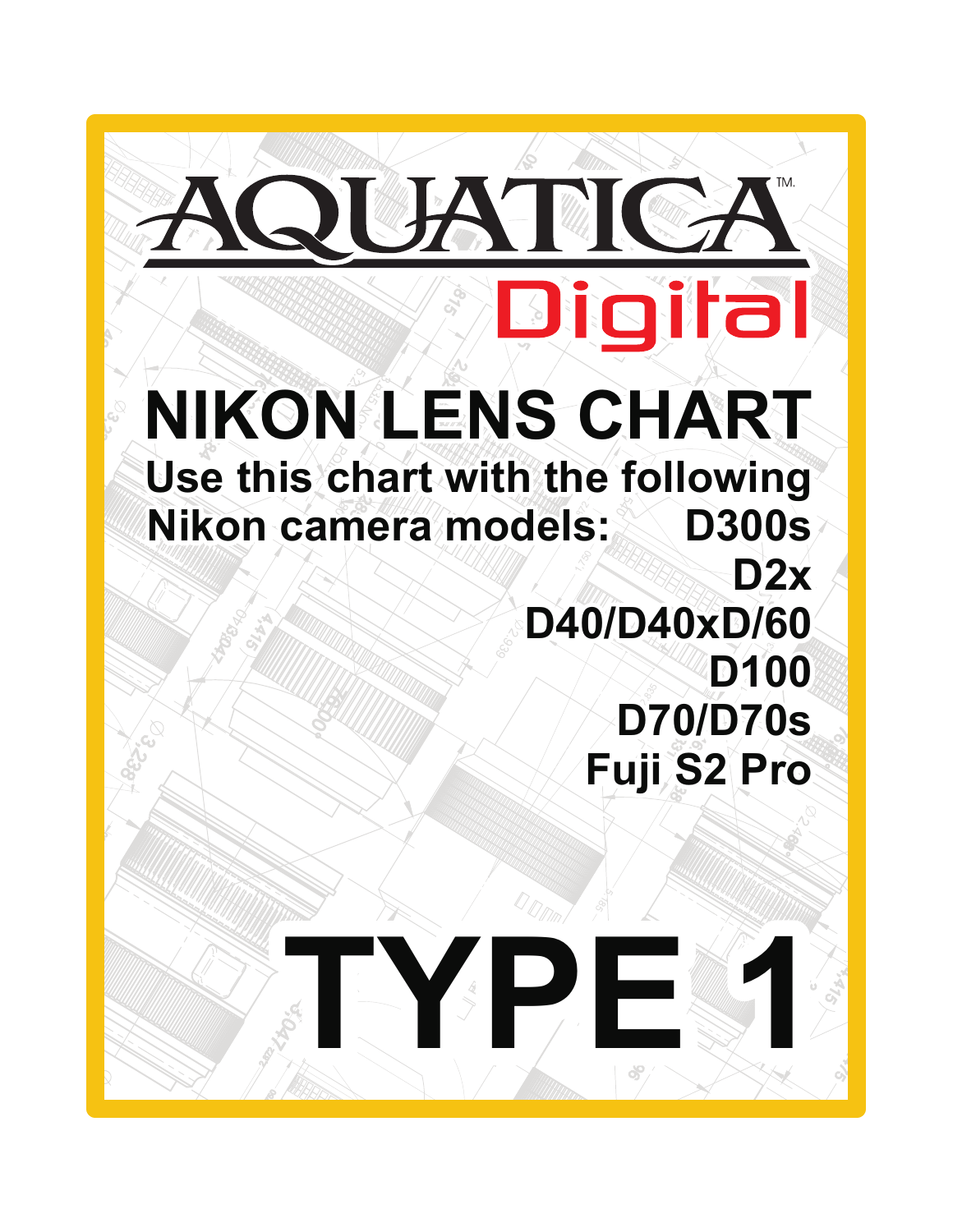

### **TYPE 1 FOR NIKON**

## **4" dome port lens chart (# 18410)**

 $*$  Neoprene cover # 18508 included with port

|                                                       | Gear   | Gear         | Port             | Locking | Dome     | Shade    | Port  |
|-------------------------------------------------------|--------|--------------|------------------|---------|----------|----------|-------|
| <b>Camera Lens</b>                                    | Zoom   | <b>Focus</b> | <b>Extension</b> | Collar  | Shade    | Cover    | Cover |
| Nikon AF 10,5mm f/2,8 G ED DX                         | N/R    | 18699        | N/R              | N/R     | Built-in | Included | 18790 |
| INikon AF 16mm f/2.8 D                                | $(*1)$ |              |                  |         |          |          |       |
| Sigma 10mm f/2.8 EX DC HSM Fisheye                    | $(*2)$ |              |                  |         |          |          |       |
| Sigma 15mm f/2.8 EX DG FISHEYE                        | (*2)   |              |                  |         |          |          |       |
| Tokina AT-X 10-17mm f/3.5-4.5 AF DX fisheye           | 18717  | AF Only      | 18456            | N/R     | Built-in | Included | 18790 |
| Tokina AT-X 10-17mm f/3.5-4.5 AF DX Fisheye + 1.4x TC | 18731  | AF Only      | 18453            | N/R     | Built-in | Included | 18790 |
|                                                       |        |              |                  |         |          |          |       |

| 8410)  |              |                  |
|--------|--------------|------------------|
|        |              |                  |
| Gear   | Gear         | Port             |
| Zoom   | <b>Focus</b> | <b>Extension</b> |
| N/R    | 18699        | N/R              |
| $(*1)$ |              |                  |
| $(*2)$ |              |                  |
| $(*2)$ |              |                  |
| 8717   | AF Only      | 18456            |
| 8731   | AF Only      | 18453            |
|        |              |                  |

(\*1) This lens does not focus close enough to be used with this dome port.

(\*2) The protubing length of this lens shade prohibits using it with this dome port, damages could results to the internal surface of the dome lens N/R= Not Required **Revised September 10, 2014**

### **6" dome port lens chart (# 18409)**

\* Neoprene cover # 18502 included with port **Port Dome Rear**

|                                                            | Gear  | Gear         | Port             | Locking | Dome  | Shade | Port  |
|------------------------------------------------------------|-------|--------------|------------------|---------|-------|-------|-------|
| <b>Camera Lens</b>                                         | Zoom  | <b>Focus</b> | <b>Extension</b> | Collar  | Shade | Cover | Cover |
| Nikon AF 10,5mm f/2,8 G ED DX                              | N/R   | 18699        | N/R              | N/R     | 18484 | 18504 | 18790 |
| Nikon AF 16mm f/2.8 D                                      | N/R   | 18689        | N/R              | N/R     | 18484 | 18504 | 18790 |
| Nikon AF 18mm f/2.8                                        | N/R   | AF Only      | 18456            | 18469   | 18484 | 18504 | 18790 |
| Nikon AF 20mm f/2.8                                        | N/R   | AF Only      | N/R              | N/R     | 18484 | 18504 | 18790 |
| Nikon AF 24mm f/2.8 D                                      | N/R   | AF Only      | N/R              | N/R     | 18484 | 18504 | 18790 |
| Nikon AF 28mm f/2.8 D                                      | N/R   | AF Only      | N/R              | N/R     | 18484 | 18504 | 18790 |
| Nikon AF 18-55mm f/3.5-5.6G ED VR                          | 18721 | AF Only      | 18463            | 18469   | 18484 | 18504 | 18790 |
| Nikon AF 18-55mm f/3.5-5.6G ED II                          | 18718 | AF Only      | 18463            | 18469   | 18484 | 18504 | 18790 |
| $(*1)$<br>Nikon AF 18-70mm f/:3,5-4,5 G ED                 | 18696 | AF Only      | 18453            | 18469   | 18484 | 18504 | 18790 |
| Sigma 4.5mm f/2.8 EX DC HSM Circular Fisheye               | N/R   | AF Only      | 18456            | 18469   | N/R   | N/R   | 18790 |
| Sigma 8mm f/3.5 EX DC HSM Circular Fisheye                 | N/R   | AF Only      | 18456            | 18469   | N/R   | N/R   | 18790 |
| Sigma 15mm f/2.8 EX DG FISHEYE                             | N/R   | 18715        | N/R              | N/R     | 18484 | 18504 | 18790 |
| Sigma 17-70mm f/2.8-4.5 DC MACRO HSM<br>*(2)               | 18719 | AF Only      | 18462            | 18469   | 18484 | 18504 | 18790 |
| Sigma 17-70mm f/2.8-4 DC MACRO <b>HSM (OS)</b><br>*(2)     | 18719 | AF Only      | 18462            | 18469   | 18484 | 18504 | 18790 |
| $*(2)$<br>Sigma 17-70mm f/2.8-4 DC MACRO <b>HSM (OS)</b> © | 19008 | AF Only      | 18462            | 18469   | 18484 | 18504 | 18790 |
| Tokina AT-X 10-17mm f/3.5-4.5 AF DX fisheye                | 18717 | AF Only      | 18456            | 18469   | 18484 | 18504 | 18790 |
| Tokina AT-X 10-17mm f/3.5-4.5 AF DX Fisheye + 1.4x TC      | 18731 | AF Only      | 18453            | 18469   | 18484 | 18504 | 18790 |

| 8409) |              |                  |  |         |       | <b>OPTIONAL ACCESSORIES</b> |
|-------|--------------|------------------|--|---------|-------|-----------------------------|
|       |              |                  |  | Port    |       | Dome                        |
| Gear  | Gear         | Port             |  | Locking | Dome  | Shade                       |
| Zoom  | <b>Focus</b> | <b>Extension</b> |  | Collar  | Shade | Cover                       |
| N/R   | 18699        | N/R              |  | N/R     | 18484 | 18504                       |
| N/R   | 18689        | N/R              |  | N/R     | 18484 | 18504                       |
| N/R   | AF Only      | 18456            |  | 18469   | 18484 | 18504                       |
| N/R   | AF Only      | N/R              |  | N/R     | 18484 | 18504                       |
| N/R   | AF Only      | N/R              |  | N/R     | 18484 | 18504                       |
| N/R   | AF Only      | N/R              |  | N/R     | 18484 | 18504                       |
| 8721  | AF Only      | 18463            |  | 18469   | 18484 | 18504                       |
| 8718  | AF Only      | 18463            |  | 18469   | 18484 | 18504                       |
| 8696  | AF Only      | 18453            |  | 18469   | 18484 | 18504                       |
| N/R   | AF Only      | 18456            |  | 18469   | N/R   | N/R                         |
| N/R   | AF Only      | 18456            |  | 18469   | N/R   | N/R                         |
| N/R   | 18715        | N/R              |  | N/R     | 18484 | 18504                       |
| 8719  | AF Only      | 18462            |  | 18469   | 18484 | 18504                       |
| 8719  | AF Only      | 18462            |  | 18469   | 18484 | 18504                       |
| 9008  | AF Only      | 18462            |  | 18469   | 18484 | 18504                       |
| 8717  | AF Only      | 18456            |  | 18469   | 18484 | 18504                       |
| 8731  | AF Only      | 18453            |  | 18469   | 18484 | 18504                       |

(\*1) this lens requires a +4 diopter to focus on the virtual image of the dome

(\*2) There are multiple version of this lens, please confirm that your lens actually fits the right description.

N/R= Not Required

**Revised September 10, 2014**

[http://www.aquatica.ca/en/charts/nikon\\_type\\_1.pdf](http://www.aquatica.ca/en/charts/nikon_type_1.pdf)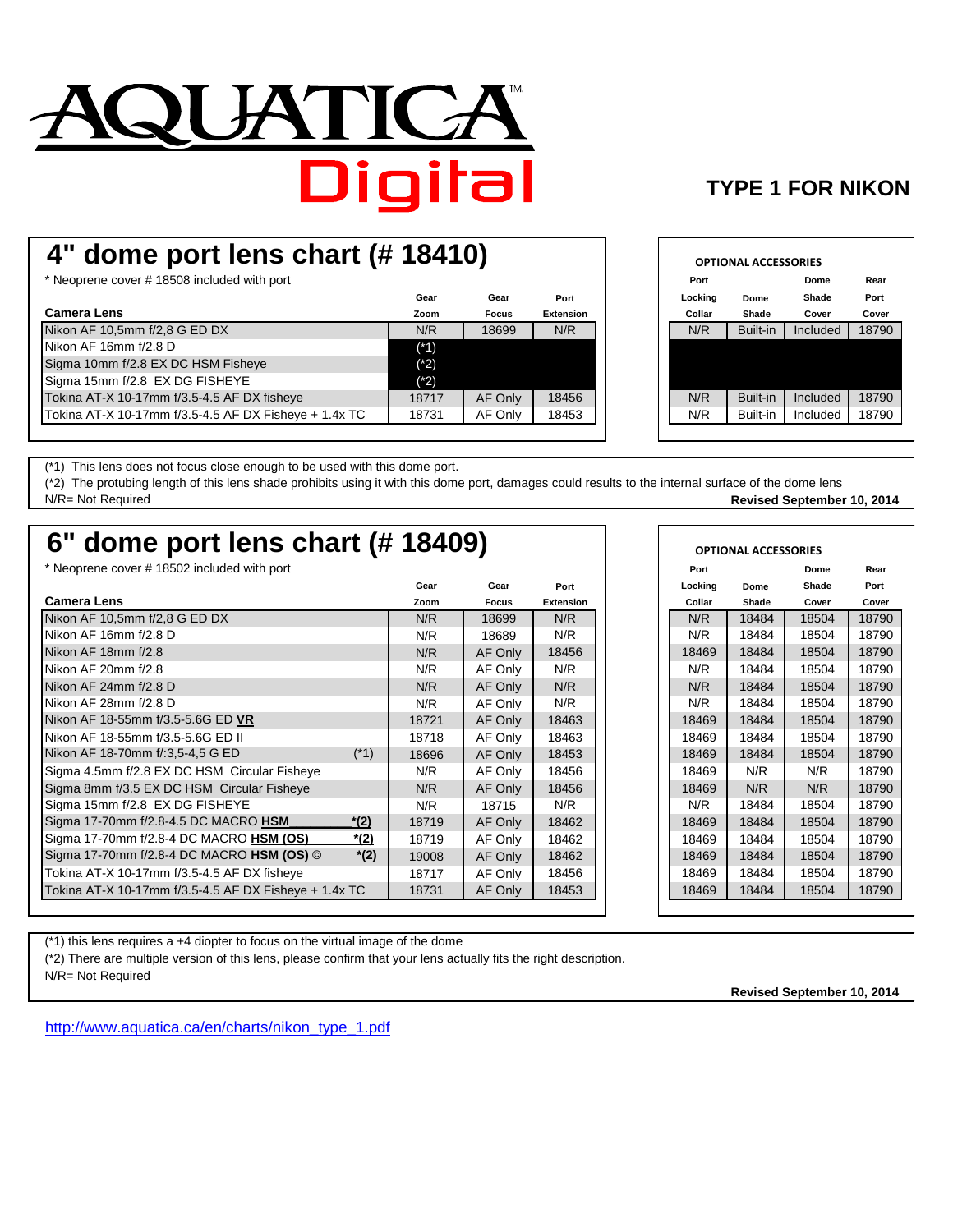

### **8" dome port lens chart (# 18405)**

\* Neoprene cover # 18500 included with port **Port Dome Rear**

|                                                       | Gear  | Gear         | Port             | Locking | Dome  | Shade | Port  |
|-------------------------------------------------------|-------|--------------|------------------|---------|-------|-------|-------|
| <b>Camera Lens</b>                                    | Zoom  | <b>Focus</b> | <b>Extension</b> | Collar  | Shade | Cover | Cover |
| Nikon AF 10,5mm f/2,8 G ED DX                         | N/R   | 18699        | N/R              | N/R     | 18480 | 18503 | 18790 |
| Nikon AF 14mm f/2.8D ED                               | N/R   | 18693        | 18456            | 18469   | 18480 | 18503 | 18790 |
| Nikon AF 16mm f/2.8 D                                 | N/R   | 18689        | N/R              | N/R     | 18480 | 18503 | 18790 |
| Nikon AF 18mm f/2.8                                   | N/R   | AF Only      | 18456            | 18469   | 18480 | 18503 | 18790 |
| Nikon AF 20mm f/2.8                                   | N/R   | AF Only      | N/R              | N/R     | 18480 | 18503 | 18790 |
| Nikon AF 24mm f/2.8 D                                 | N/R   | AF Only      | N/R              | N/R     | 18480 | 18503 | 18790 |
| Nikon AF 28mm f/2.8 D                                 | N/R   | AF Only      | N/R              | N/R     | 18480 | 18503 | 18790 |
| Nikon AF-S 10-24mm f/3.5-4.5G IF-ED DX                | 18696 | AF Only      | 18462            | 18469   | 18480 | 18503 | 18790 |
| Nikon AF-S 12-24mm f/4G IF-ED DX                      | 18696 | AF Only      | 18462            | 18469   | 18480 | 18503 | 18790 |
| Nikon AF-S 14-24mm f/2.8G ED NIKKOR<br>$(*2)$         | 18722 | AF Only      | 18458            | 18469   | 18480 | 18503 | 18790 |
| Nikon AF-S 16-35mm f/4 G ED VR DX                     | 18728 | AF Only      | 18458            | 18469   | 18480 | 18503 | 18790 |
| Nikon AF-S 16-85mm f/3.5-5.6 G ED VR DX<br>$(*1)$     | 18696 | AF Only      | 18462            | 18469   | 18480 | 18503 | 18790 |
| Nikon AF-S 16-85mm f/3.5-5.6 G ED VR DX II<br>$(*1)$  | 18729 | AF Only      | 18462            | 18469   | 18480 | 18503 | 18790 |
| Nikon AF-S 17-35mm f/2,8D IF-ED                       | 18690 | AF Only      | 18458            | 18469   | 18480 | 18503 | 18790 |
| Nikon AF-S 17-55MM f/2.8 ED-IF                        | 18711 | AF Only      | 18457            | 18469   | 18480 | 18503 | 18790 |
| Nikon AF 18-55mm f/3.5-5.6G ED VR                     | 18721 | AF Only      | 18463            | 18469   | 18480 | 18503 | 18790 |
| Nikon AF 18-55mm f/3.5-5.6G ED II                     | 18718 | AF Only      | 18463            | 18469   | 18480 | 18503 | 18790 |
| $(*1)$<br>Nikon AF 18-70mm f/:3,5-4,5 G ED            | 18696 | AF Only      | 18453            | 18469   | 18480 | 18503 | 18790 |
| Nikon AF-S 18-105mm f/3.5-5.6G ED VR (*1)             | 18727 | AF Only      | 18457            | 18469   | 18480 | 18503 | 18790 |
| Nikon AF-S 24-70mm f/2.8 G                            | 18722 | AF Only      | 18454            | 18469   | 18480 | 18503 | 18790 |
| Sigma 4.5mm F2.8 EX DC HSM Circular Fisheye           | N/R   | AF Only      | 18456            | 18469   | N/R   | N/R   | 18790 |
| Sigma 8mm F3.5 EX DG Circular Fisheye                 | N/R   | AF Only      | 18456            | 18469   | N/R   | N/R   | 18790 |
| Sigma 10mm f/2.8 EX DG HSM Fisheye                    | N/R   | AF Only      | N/R              | N/R     | 18480 | 18503 | 18790 |
| Sigma 10-20mm f/3.5 EX DC HSM                         | 18770 | AF Only      | 18462            | 18469   | 18480 | 18503 | 18790 |
| Sigma 10-20mm f/4-5.6 EX DC HSM                       | 18698 | AF Only      | 18456            | 18469   | 18480 | 18503 | 18790 |
| Sigma 14mm f/2.8 EX ASPHERICAL HSM                    | N/R   | AF Only      | 18462            | 18469   | 18480 | 18503 | 18790 |
| Sigma 15mm f/2.8 FISHEYE                              | N/R   | 18715        | N/R              | N/R     | 18480 | 18503 | 18790 |
| Sigma 17-70mm f/2.8-4.5 DC MACRO HSM<br>$(*3)$        | 18719 | AF Only      | 18462            | 18469   | 18480 | 18503 | 18790 |
| Sigma 17-70mm f/2.8-4 DC MACRO HSM (OS)<br>$(*3)$     | 18719 | AF Only      | 18462            | 18469   | 18480 | 18503 | 18790 |
| Sigma 17-70mm f/2.8-4 DC MACRO HSM (OS) ©<br>$(*3)$   | 19008 | AF Only      | 18462            | 18469   | 18480 | 18503 | 18790 |
| Tokina AT-X 10-17mm f/3.5-4.5 AF DX fisheye           | 18717 | AF Only      | 18456            | 18469   | 18480 | 18503 | 18790 |
| Tokina AT-X 10-17mm f/3.5-4.5 AF DX Fisheye + 1.4x TC | 18731 | AF Only      | 18453            | 18469   | 18480 | 18503 | 18790 |
| Tokina AT-X 11-16mm f/2.8 AF PRO DX                   | 18722 | AF Only      | 18453            | 18469   | 18480 | 18503 | 18790 |
| Tokina AT-X 12-24mm f/4 AF PRO DX                     | 18722 | AF Only      | 18453            | 18469   | 18480 | 18503 | 18790 |

| 8405) |                |                  |  |         |                             |       |       |
|-------|----------------|------------------|--|---------|-----------------------------|-------|-------|
|       |                |                  |  |         | <b>OPTIONAL ACCESSORIES</b> |       |       |
|       |                |                  |  | Port    |                             | Dome  | Rear  |
| Gear  | Gear           | Port             |  | Locking | Dome                        | Shade | Port  |
| Zoom  | <b>Focus</b>   | <b>Extension</b> |  | Collar  | Shade                       | Cover | Cover |
| N/R   | 18699          | N/R              |  | N/R     | 18480                       | 18503 | 18790 |
| N/R   | 18693          | 18456            |  | 18469   | 18480                       | 18503 | 18790 |
| N/R   | 18689          | N/R              |  | N/R     | 18480                       | 18503 | 18790 |
| N/R   | AF Only        | 18456            |  | 18469   | 18480                       | 18503 | 18790 |
| N/R   | AF Only        | N/R              |  | N/R     | 18480                       | 18503 | 18790 |
| N/R   | AF Only        | N/R              |  | N/R     | 18480                       | 18503 | 18790 |
| N/R   | AF Only        | N/R              |  | N/R     | 18480                       | 18503 | 18790 |
| 8696  | AF Only        | 18462            |  | 18469   | 18480                       | 18503 | 18790 |
| 8696  | AF Only        | 18462            |  | 18469   | 18480                       | 18503 | 18790 |
| 8722  | AF Only        | 18458            |  | 18469   | 18480                       | 18503 | 18790 |
| 8728  | AF Only        | 18458            |  | 18469   | 18480                       | 18503 | 18790 |
| 8696  | AF Only        | 18462            |  | 18469   | 18480                       | 18503 | 18790 |
| 8729  | AF Only        | 18462            |  | 18469   | 18480                       | 18503 | 18790 |
| 8690  | AF Only        | 18458            |  | 18469   | 18480                       | 18503 | 18790 |
| 8711  | AF Only        | 18457            |  | 18469   | 18480                       | 18503 | 18790 |
| 8721  | AF Only        | 18463            |  | 18469   | 18480                       | 18503 | 18790 |
| 8718  | AF Only        | 18463            |  | 18469   | 18480                       | 18503 | 18790 |
| 8696  | AF Only        | 18453            |  | 18469   | 18480                       | 18503 | 18790 |
| 8727  | AF Only        | 18457            |  | 18469   | 18480                       | 18503 | 18790 |
| 8722  | AF Only        | 18454            |  | 18469   | 18480                       | 18503 | 18790 |
| N/R   | AF Only        | 18456            |  | 18469   | N/R                         | N/R   | 18790 |
| N/R   | AF Only        | 18456            |  | 18469   | N/R                         | N/R   | 18790 |
| N/R   | AF Only        | N/R              |  | N/R     | 18480                       | 18503 | 18790 |
| 8770  | AF Only        | 18462            |  | 18469   | 18480                       | 18503 | 18790 |
| 8698  | AF Only        | 18456            |  | 18469   | 18480                       | 18503 | 18790 |
| N/R   | AF Only        | 18462            |  | 18469   | 18480                       | 18503 | 18790 |
| N/R   | 18715          | N/R              |  | N/R     | 18480                       | 18503 | 18790 |
| 8719  | AF Only        | 18462            |  | 18469   | 18480                       | 18503 | 18790 |
| 8719  | AF Only        | 18462            |  | 18469   | 18480                       | 18503 | 18790 |
| 9008  | AF Only        | 18462            |  | 18469   | 18480                       | 18503 | 18790 |
| 8717  | AF Only        | 18456            |  | 18469   | 18480                       | 18503 | 18790 |
| 8731  | AF Only        | 18453            |  | 18469   | 18480                       | 18503 | 18790 |
| 8722  | AF Only        | 18453            |  | 18469   | 18480                       | 18503 | 18790 |
| 8722  | <b>AF Only</b> | 18453            |  | 18469   | 18480                       | 18503 | 18790 |

(\*1) This lens requires a +3 diopter to focus on the virtual image of the dome

(\*2) Pre 2008 port may not fit this lens due to the oversized nature of this lens.

(\*3) There are multiple versions of this lens, please confirm that your lens actually fits this description

N/R = Not Required **Revised September 10, 2014**

[http://www.aquatica.ca/en/charts/nikon\\_type\\_1.pdf](http://www.aquatica.ca/en/charts/nikon_type_1.pdf)

#### **TYPE 1 FOR NIKON**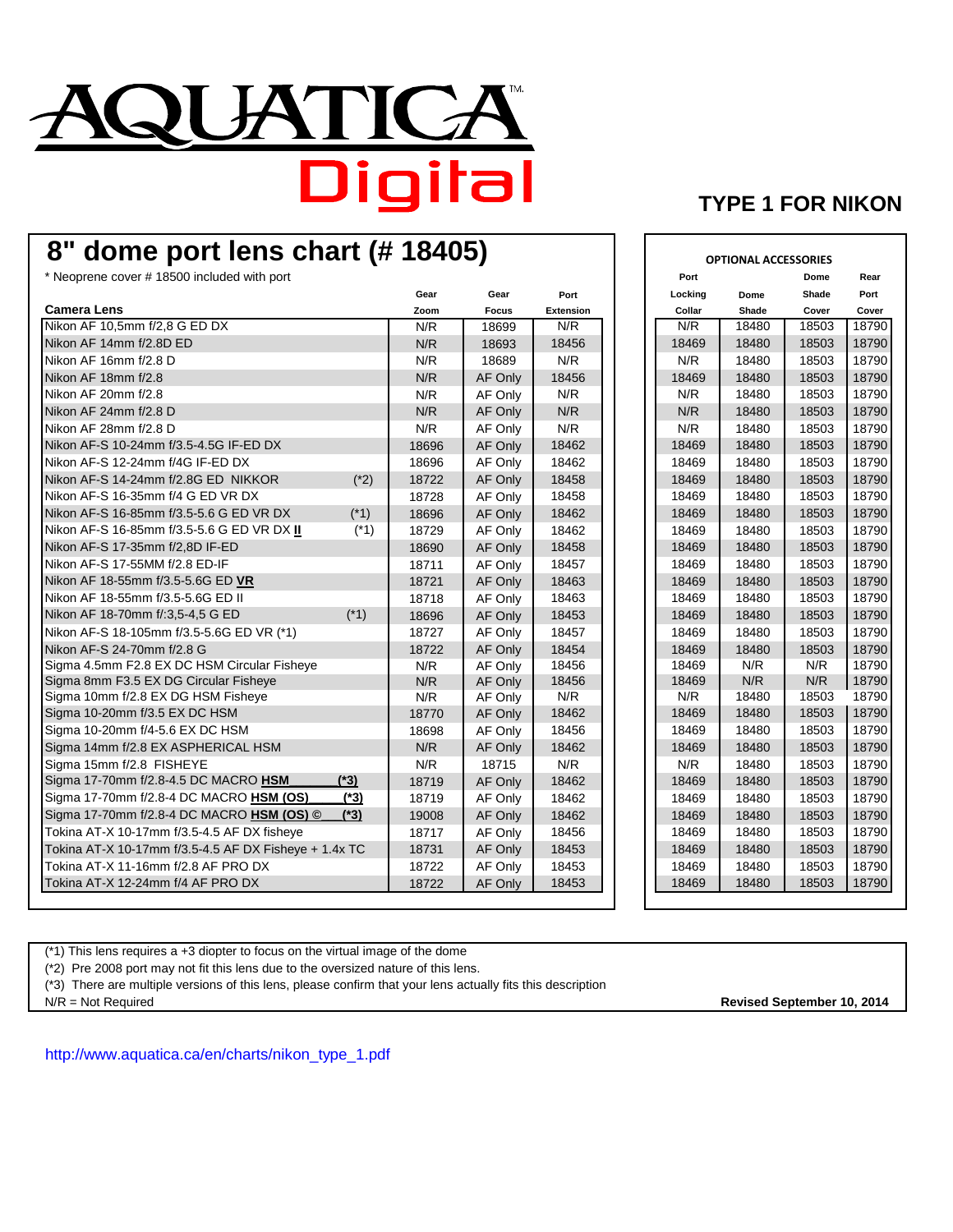

### **TYPE 1 FOR NIKON**

# **9.25" dome port lens chart (# 18407)**

\* Neoprene cover # 18506 included with port **Port Dome Rear**

|                                                       |        | Gear  | Gear    | Port      | Locking | Dome                       | Shade                    | Port  |
|-------------------------------------------------------|--------|-------|---------|-----------|---------|----------------------------|--------------------------|-------|
| <b>Camera Lens</b>                                    |        | Zoom  | Focus   | Extension | Collar  | Shade                      | Cover                    | Cover |
| Nikon AF 10,5mm f/2,8 G ED DX                         |        | N/R   | 18699   | N/R       | N/R     |                            |                          | 18790 |
| Nikon AF 14mm f/2.8D ED                               |        | N/R   | 18693   | 18456     | 18469   |                            |                          | 18790 |
| Nikon AF 16mm f/2.8 D                                 |        | N/R   | 18689   | N/R       | N/R     |                            |                          | 18790 |
| Nikon AF 18mm f/2.8                                   |        | N/R   | AF Only | 18456     | 18469   |                            |                          | 18790 |
| Nikon AF 20mm f/2.8                                   |        | N/R   | AF Only | N/R       | N/R     |                            |                          | 18790 |
| Nikon AF 24mm f/2.8 D                                 |        | N/R   | AF Only | N/R       | N/R     |                            | ゼ                        | 18790 |
| Nikon AF 28mm f/2.8 D                                 |        | N/R   | AF Only | N/R       | N/R     |                            | $\circ$                  | 18790 |
| Nikon AF-S 10-24mm f/3.5-4.5G IF-ED DX                |        | 18696 | AF Only | 18462     | 18469   |                            | $\Omega$                 | 18790 |
| Nikon AF-S 12-24mm f/4G IF-ED DX                      |        | 18696 | AF Only | 18462     | 18469   |                            | $\mathbf 0$              | 18790 |
| Nikon AF-S 14-24mm f/2.8G ED NIKKOR                   | $(*2)$ | 18722 | AF Only | 18458     | 18469   | ť                          | E                        | 18790 |
| Nikon AF-S 16-35mm f/4 G ED VR DX                     |        | 18728 | AF Only | 18458     | 18469   | $\circ$                    |                          | 18790 |
| Nikon AF-S 16-85mm f/3.5-5.6 G ED VR DX               | $(*1)$ | 18696 | AF Only | 18462     | 18469   | $\Omega$                   | $\frac{0}{0}$            | 18790 |
| Nikon AF-S 16-85mm f/3.5-5.6 G ED VR DX II            | $(*1)$ | 18729 | AF Only | 18462     | 18469   | $\mathbf{\Omega}$          |                          | 18790 |
| Nikon AF-S 17-35mm f/2,8D IF-ED                       |        | 18690 | AF Only | 18458     | 18469   | Ĕ                          |                          | 18790 |
| Nikon AF-S 17-55MM f/2.8 ED-IF                        |        | 18711 | AF Only | 18457     | 18469   |                            | with                     | 18790 |
| Nikon AF 18-55mm f/3.5-5.6G ED VR                     |        | 18721 | AF Only | 18463     | 18469   | $\bullet$                  |                          | 18790 |
| Nikon AF 18-55mm f/3.5-5.6G ED II                     |        | 18718 | AF Only | 18463     | 18469   | $\overline{\mathtt{C}}$    |                          | 18790 |
| Nikon AF 18-70mm f/:3,5-4,5 G ED                      | $(*1)$ | 18696 | AF Only | 18453     | 18469   | $\overline{c}$             | luded                    | 18790 |
| Nikon AF-S 18-105mm f/3.5-5.6G ED VR (*1)             |        | 18727 | AF Only | 18457     | 18469   |                            |                          | 18790 |
| Nikon AF-S 24-70mm f/2.8 G                            |        | 18722 | AF Only | 18454     | 18469   | ਹ                          |                          | 18790 |
| Sigma 10mm f/2.8 EX DC HSM Fisheve                    |        | N/R   | AF Only | N/R       | N/R     | $\mathbf \omega$           |                          | 18790 |
| Sigma 10-20mm f/3.5 EX DC HSM                         |        | 18770 | AF Only | 18462     | 18469   | ↩<br>$\boldsymbol{\sigma}$ | incl                     | 18790 |
| Sigma 10-20mm f/4-5.6 EX DC HSM                       |        | 18698 | AF Only | 18456     | 18469   | حك                         |                          | 18790 |
| Sigma 14mm f/2.8 EX ASPHERICAL HSM                    |        | N/R   | AF Only | 18462     | 18469   | g                          | $\overline{Q}$           | 18790 |
| Sigma 15mm f/2.8 EX DG FISHEYE                        |        | N/R   | 18715   | N/R       | N/R     | nte                        | Ō                        | 18790 |
| Sigma 17-70mm f/2.8-4.5 DC MACRO HSM                  | $(*3)$ | 18719 | AF Only | 18462     | 18469   |                            | ഥ                        | 18790 |
| Sigma 17-70mm f/2.8-4 DC MACRO HSM (OS)               | $(*3)$ | 18719 | AF Only | 18462     | 18469   |                            | $\infty$                 | 18790 |
| Sigma 17-70mm f/2.8-4 DC Macro HSM_(OS) ©             | $(*3)$ | 19008 | AF Only | 18462     | 18469   |                            | $\overline{\phantom{0}}$ | 18790 |
| Tokina AT-X 10-17mm f/3.5-4.5 AF DX fisheye           |        | 18717 | AF Only | 18456     | 18469   |                            | #                        | 18790 |
| Tokina AT-X 10-17mm f/3.5-4.5 AF DX Fisheye + 1.4x TC |        | 18731 | AF Only | 18453     | 18469   |                            |                          | 18790 |
| Tokina AT-X 11-16mm f/2.8 AF PRO DX                   |        | 18722 | AF Only | 18453     | 18469   |                            |                          | 18790 |
| Tokina AT-X 12-24mm f/4 AF PRO DX                     |        | 18722 | AF Only | 18453     | 18469   |                            |                          | 18790 |

|      | # 18407)     |                  | <b>OPTIONAL ACCESSORIES</b> |         |                  |                |       |
|------|--------------|------------------|-----------------------------|---------|------------------|----------------|-------|
|      |              |                  |                             | Port    |                  | Dome           | Rear  |
| Gear | Gear         | Port             |                             | Locking | Dome             | Shade          | Port  |
| Zoom | <b>Focus</b> | <b>Extension</b> |                             | Collar  | Shade            | Cover          | Cover |
| N/R  | 18699        | N/R              |                             | N/R     |                  |                | 18790 |
| N/R  | 18693        | 18456            |                             | 18469   |                  |                | 18790 |
| N/R  | 18689        | N/R              |                             | N/R     |                  |                | 18790 |
| N/R  | AF Only      | 18456            |                             | 18469   |                  |                | 18790 |
| N/R  | AF Only      | N/R              |                             | N/R     |                  |                | 18790 |
| N/R  | AF Only      | N/R              |                             | N/R     |                  |                | 18790 |
| N/R  | AF Only      | N/R              |                             | N/R     |                  | port           | 18790 |
| 8696 | AF Only      | 18462            |                             | 18469   |                  |                | 18790 |
| 8696 | AF Only      | 18462            |                             | 18469   |                  |                | 18790 |
| 8722 | AF Only      | 18458            |                             | 18469   |                  |                | 18790 |
| 8728 | AF Only      | 18458            |                             | 18469   |                  |                | 18790 |
| 8696 | AF Only      | 18462            |                             | 18469   | port             | dome           | 18790 |
| 8729 | AF Only      | 18462            |                             | 18469   |                  |                | 18790 |
| 8690 | AF Only      | 18458            |                             | 18469   |                  |                | 18790 |
| 8711 | AF Only      | 18457            |                             | 18469   | dome             | with           | 18790 |
| 8721 | AF Only      | 18463            |                             | 18469   |                  |                | 18790 |
| 8718 | AF Only      | 18463            |                             | 18469   |                  |                | 18790 |
| 8696 | AF Only      | 18453            |                             | 18469   | $\overline{C}$   |                | 18790 |
| 8727 | AF Only      | 18457            |                             | 18469   |                  |                | 18790 |
| 8722 | AF Only      | 18454            |                             | 18469   | d<br>e           |                | 18790 |
| N/R  | AF Only      | N/R              |                             | N/R     |                  |                | 18790 |
| 8770 | AF Only      | 18462            |                             | 18469   | ى<br>σ           |                | 18790 |
| 8698 | AF Only      | 18456            |                             | 18469   | ے                |                | 18790 |
| N/R  | AF Only      | 18462            |                             | 18469   | 5                |                | 18790 |
| N/R  | 18715        | N/R              |                             | N/R     | $\mathbf \omega$ |                | 18790 |
| 8719 | AF Only      | 18462            |                             | 18469   | Int              | 18506 included | 18790 |
| 8719 | AF Only      | 18462            |                             | 18469   |                  |                | 18790 |
| 9008 | AF Only      | 18462            |                             | 18469   |                  |                | 18790 |
| 8717 | AF Only      | 18456            |                             | 18469   |                  | #              | 18790 |
| 8731 | AF Only      | 18453            |                             | 18469   |                  |                | 18790 |
| 8722 | AF Only      | 18453            |                             | 18469   |                  |                | 18790 |
| 8722 | AF Only      | 18453            |                             | 18469   |                  |                | 18790 |

(\*1) This lens requires a +3 diopter to focus on the virtual image of the dome

(\*2) Pre 2008 port may not fit this lens due to the oversized nature of this lens.

(\*3) There are multiple versions of this lens, please confirm that your lens actually fits this description

N/R = Not Required

**Revised September 10, 2014**

[http://www.aquatica.ca/en/charts/nikon\\_type\\_1.pdf](http://www.aquatica.ca/en/charts/nikon_type_1.pdf)